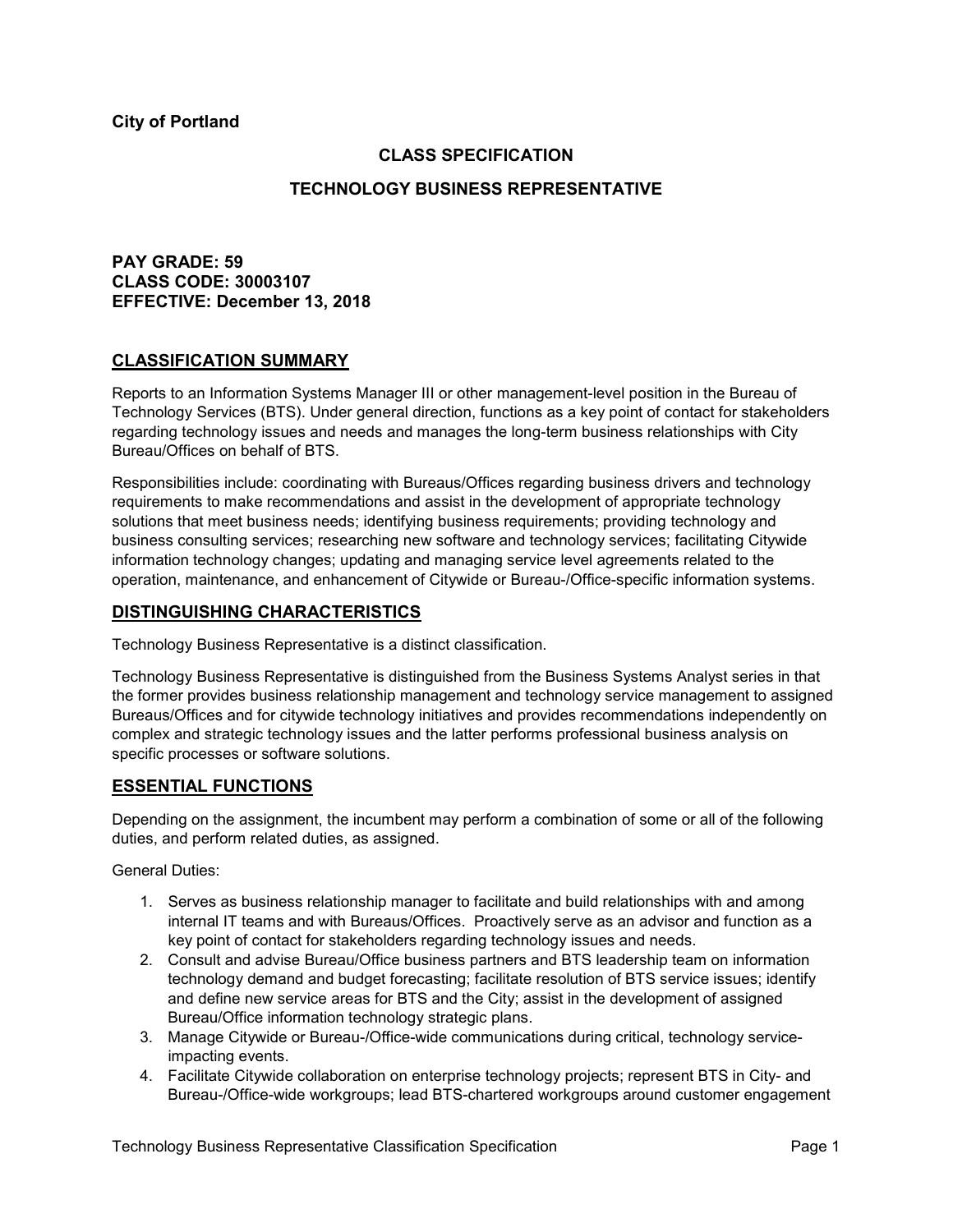and project intake; identify BTS service gaps; recommend solutions to meet business needs; monitor service delivery to ensure alignment with evolving customer business needs and efficient, cost effective operations.

- 5. Assist in developing BTS policies, procedures and standards; recommend changes based on City and Bureau/Office technology requirements; educate customers about and communicate impact of changes to Bureaus/Offices.
- 6. Advise Bureau/Office business partners on technology vendor management; review and recommend changes to Requests for Proposals, Requests for Information, and contracts.
- 7. Ensure process and program compliance with federal, state, local, and industry laws, regulations, rules, and policies.
- 8. Research new software and other related technologies; prepare and lead presentations of software solutions and functionality.
- 9. Create and promote an equitable workplace that demonstrates an environment respectful of living and working in a multicultural society.

# **SUPERVISION RECEIVED AND EXERCISED**

The work of this classification is performed under general direction and oversight by an Information Systems Manager III or other management-level position.

This classification has no supervisory responsibilities.

# **KNOWLEDGE/SKILLS/ABILITIES REQUIRED**

- 1. Advanced knowledge of methods and techniques of evaluating and identifying business needs for information or telecommunication systems solutions
- 2. Knowledge of business functions and relevant statutes, policies, regulations, and ordinances, and the ability to analyze, interpret, explain, and apply them.
- 3. Knowledge of principles and practices of business communication and program administration.
- 4. Knowledge of and ability to apply principles, tools, and techniques for information technology project planning and management.
- 5. Skill in translating customer and business needs and defining requirements.
- 6. Ability to establish and maintain effective working relationships with those contacted in the course of work; demonstrate tact, diplomacy, patience, and gain cooperation through discussion and collaboration.
- 7. Ability to facilitate meetings and negotiate agreements.
- 8. Ability to communicate effectively, both verbally and in writing; present information, proposals, and recommendations clearly and persuasively.
- 9. Ability to exercise independent judgment, problem-solve, and take initiative within established procedures and guidelines.
- 10. Ability to apply analytic and problem-solving skills to independently develop sound decisions, conclusions, and recommendations.

# **MINIMUM QUALIFICATIONS REQUIRED**

Any combination of education and experience that is equivalent to the following minimum qualifications is acceptable.

**Education/Training**: Bachelor's degree from an accredited college or university with major course work in public or business administration, communication, information technology, computer science, or related field;

AND